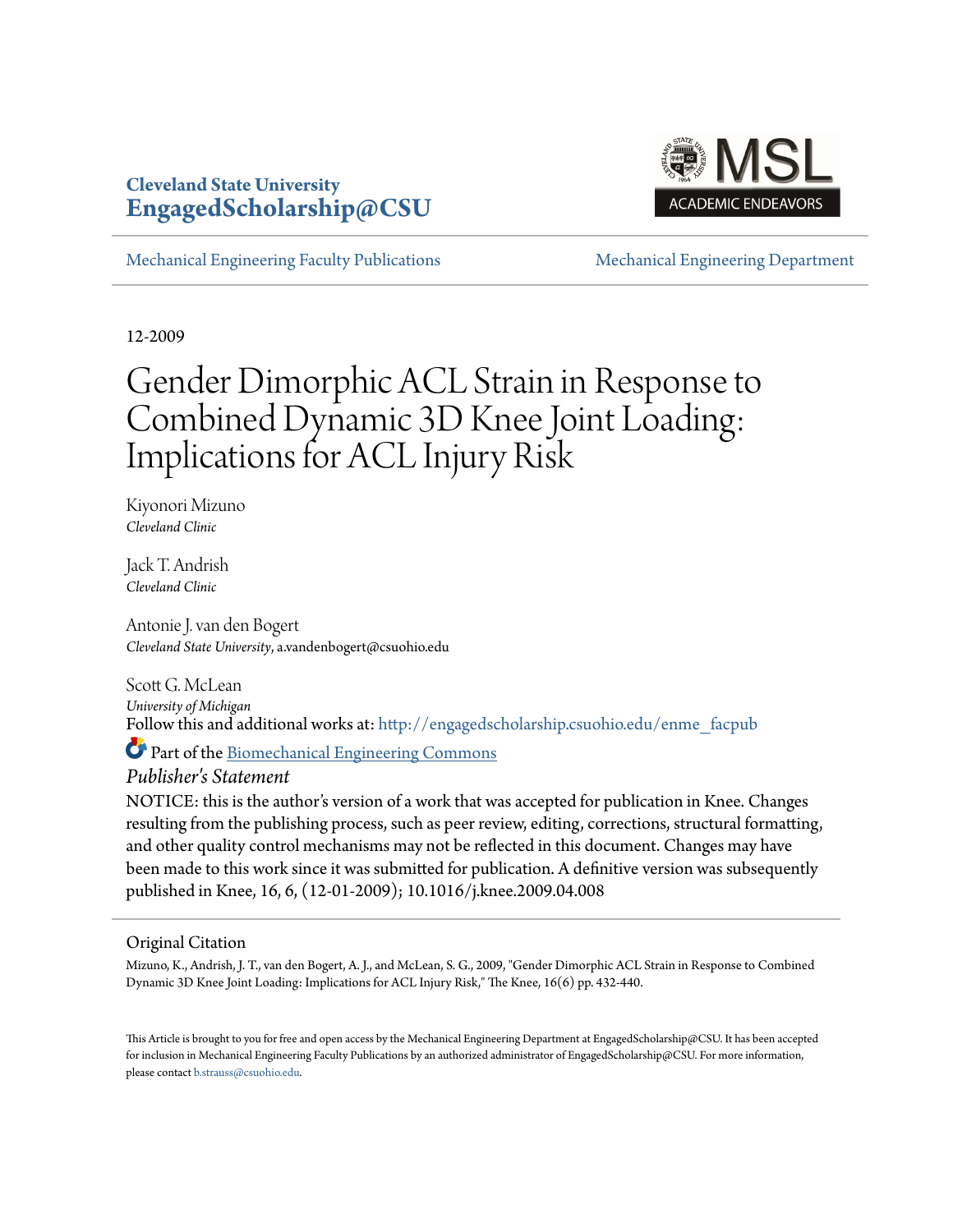## Gender dimorphic ACL strain in response to combined dynamic 3D knee joint loading: Implications for ACL injury risk

Kiyonori Mizuno a,b,d, Jack T. Andrish b,c, Antonie J. van den Bogert a,c, Scott G. McLean e,f,\*

<sup>e</sup> School of Kinesiology. The University of Michigan. Ann Arbor. USA

<sup>f</sup> Bone and Joint Injury Prevention and Rehabilitation Center, The University of Michigan, Ann Arbor, USA

#### 1. Introduction

The deleterious impact of non-contact ACL injuries, presenting with substantial short and long term consequences, remains a serious and largely unsolved clinical dilemma [1,2], Adding to this concern is the unexplained gender-based disparity that exists in injury fates 11.3,4J. It is thus plausible within the coming decades that a significant number of relatively young and otherwise healthy females will undergo substantial and potentially life altering knee joint debilitation. Hence, elucidating the underlying mechanisms of non-contact ACl injury and the potential for gender-dimorphic contributions to this mechanism appears paramount. The potential for ligament injury is ultimately governed by the load or strain experienced within the tissue 15]. Understanding the strain response of the ACl to dynamic joint loading conditions synonymous with sports, and how this may vary across gender will thus provide substantial insights into injury causality. This information is also critical to the design and development of injury prevention modalities that can cater to individual joint vulnerabilities.

Current research geared towards ACl injury prevention remains focused primarily on gender-based neuromechanical differences elicited during high-risk sports postures. as such factors are modifiable, and hence, amenable to targeted interventions [6-8]. Females for instance tend to land with their knee in a more extended posture 19,10], and demonstrate increased knee abduction throughout stance compared to males [11-13], culminating in knee load states touted as more high risk [1,14] Despite the ever-increasing number of ACL injury prevention programs that have evolved in parallel with these tenets however, and reported early success in clinical trials [15-17], high ACL injury rates with large gender-disparity have persisted [4]. A number of potential factors. such as poor athlete compliance. inter-program variations. poor athlete follow-up and limited training resources are

<sup>&</sup>lt;sup>a</sup> Department of Biomedical Engineering, Cleveland Clinic Foundation, Cleveland, USA

<sup>&</sup>lt;sup>b</sup> Department of Orthopaedic Surgery. Cleveland Clinic Foundation, Cleveland, USA

<sup>&</sup>lt;sup>c</sup> The Orthopaedic Research Center, Cleveland Clinic Foundation, Cleveland, USA

<sup>&</sup>lt;sup>d</sup> Department of Orthopaedic Surgery. Kobe University School of Medicine. Kobe. Japan

<sup>\*</sup> Corresponding author. Division of Kinesiology. The University of Michigan, 401 Washtenaw Ave. Ann Arbor. MI. 48109. USA. Tel.: +1 734 764 5237.

E-mail address: mcleansc@umich.edu (S.G. McLean).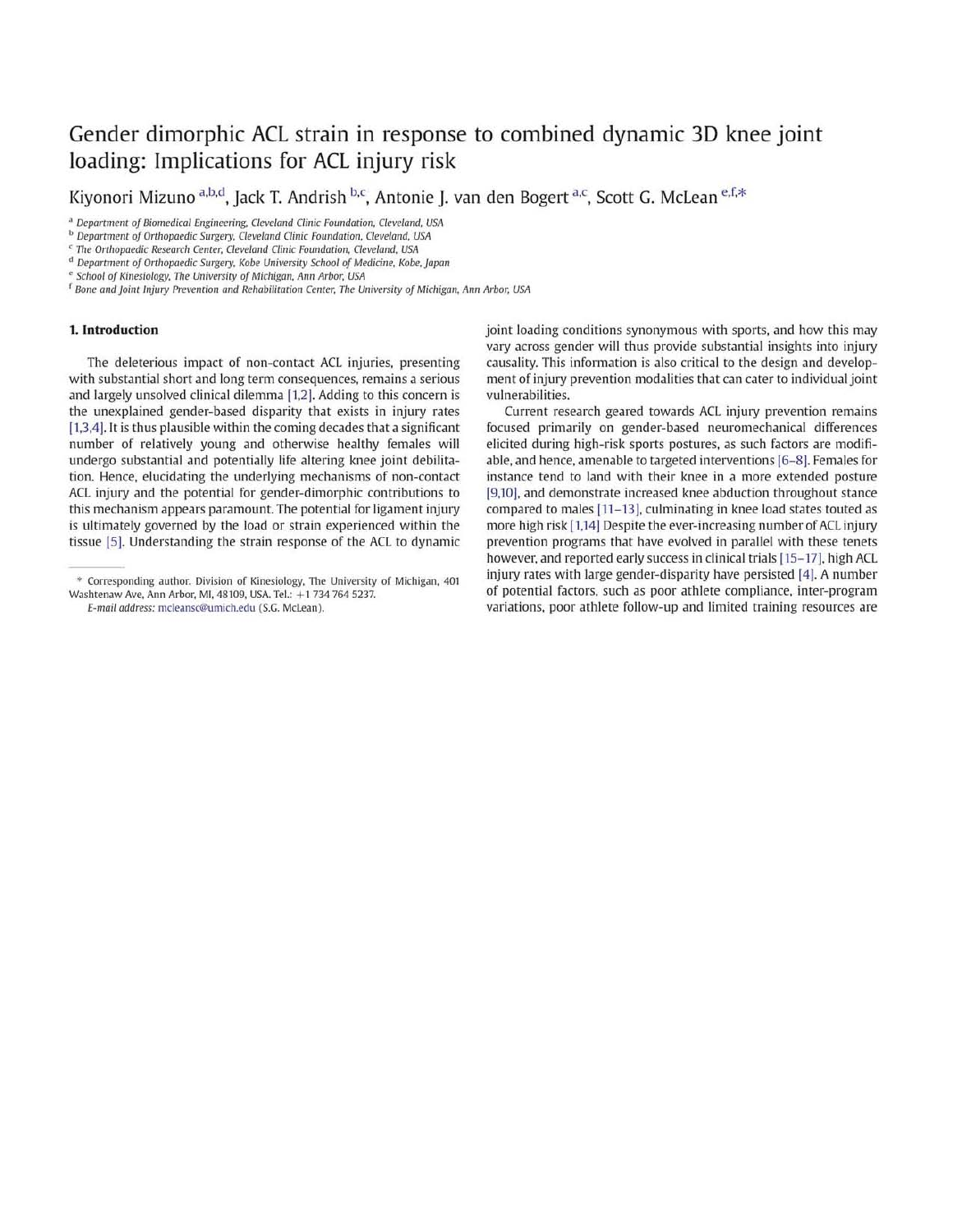currently proposed to account for this discrepancy [7,17,18]. It seems equally plausible that current prevention methods may additionally be based on an incomplete understanding of the injury mechanism.

Non-contact ACL injury risk has been linked prospectively to specific structural and/or laxity factors [19]. Interestingly, genderbased differences also exist in many of these factors [20–24], suggesting that concomitant differences in the ensuing joint mechanics are possible. Currently, however, the potential for gender-dimorphic joint mechanical and resultant ACL strain behaviors to exist has not been examined. Considering that prevention methods continue to adopt a largely homogeneous, and what is considered a "safer" male-based movement strategy [7,16], failure to cater to gender-specific contributions to the injury mechanism may have catastrophic consequences. Hence, investigating the potential for gender-specific joint mechanical contributions to ACL strain in response to dynamic 3D knee loading appears paramount.

Relationships between knee joint and ACL load have been quantified previously in cadaver models for isolated and relatively simple load cases, such as anterior shear force [25], valgus torque [26], and combined internal–external rotation torque and anterior shear force [27]. Research has shown however, that multiple load variables and combinations similarly influence ACL loading [28,29] and that their contributions are neither linear nor additive [30]. Extrapolation of current data to the more general load case therefore is not feasible. Further, ACL load and/or strain responses are currently only known for relatively low, clinical exam loading levels, being well below those evident during sports maneuvers in which injury is common [12,31,32]. Such information is not only critical in terms of elucidating injury causality, but would also significantly enhance current injury prevention methods which rely on reducing ACL loads. Hence, this study used a combined cadaveric and analytical approach to develop and verify gender-specific generalized mathematical models of ACL strain as a function of any combined 6 DOF knee joint load state. Using these models, we subsequently examined the potential for genderdimorphic ACL strain for combined 6 DOF knee load states consistent with both a clinical exam and a dynamic high-risk sports landing. To achieve these aims, we tested the following specific hypotheses:

- 1. Specimen and ultimately gender-specific generalized mathematical models of ACL strain can be developed capable of predicting the ligament strain response for any combined 6 DOF knee load state.
- 2. The female ACL undergoes larger relative strains compared to the male ACL under application of both clinically relevant of sports specific 6 DOF knee load.

#### 2. Methods

#### 2.1. Specimen preparation, instrumentation and fixation

To achieve the purposes of this study, we undertook a descriptive laboratory study comparing two discrete (gender) groups within a cadaveric experimental model. Data were collected from five male (mean age  $=57.5\pm9.4$  yrs) and five female (mean age  $=58.2\pm9.8$  yrs) fresh-frozen human cadaveric knee joints. All experimenters were



Fig. 1. Illustration of manual-loading device used to apply combined 3D knee load states to the knee joint. This device enabled external torques to be applied manually to the joint through a set of "handlebars" in combination with 3D static forces applied via a cable system.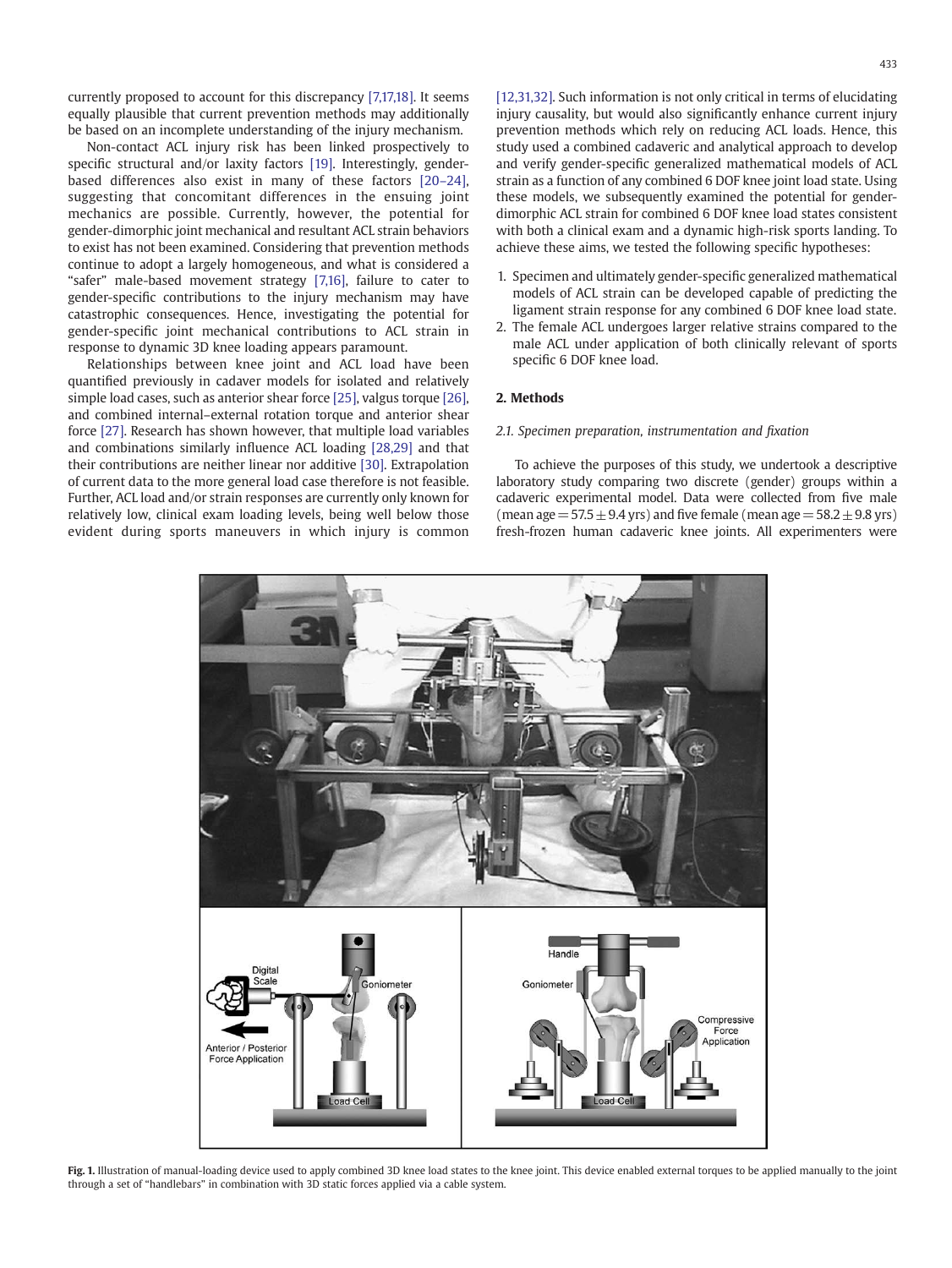blinded to specimen gender until the final data processing. Prior to testing, all joints were visually screened for any extreme joint damage or degeneration by an experienced orthopaedic surgeon (KM). Specimens were kept at  $-20$  °C until 72 h prior to testing, at which time they were thawed at 4 °C [33]. Following thawing, specimens were amputated transtibially and transfemorally, approximately 30 cm from the joint line. The distal fibula (below the fibular neck) was cut, with the remaining portion fixed to the tibia via a bicortical screw. The skin, subcutaneous fat and musculature was then removed from the distal portions of the bones, exposing the femoral and tibial shaft, while leaving the knee joint capsule and collateral ligaments intact. The femur and tibia were then potted with polymethylmethacrylate in aluminum cylinders of height 15 cm.

Following specimen preparation, the tibial cylinder was attached to a universal force sensor (UFS; Theta 190 #S1-2500N-400Nm, ATI Industrial Automation, Apex NC), which in turn was firmly secured to a concrete floor. The femoral cylinder was then secured to a custom designed femoral load application mechanism via three 30 cm carbide-tipped high-speed steel aircraft extension drill bits (#2951A16; McMaster-Carr, Atlanta, USA), which similarly passed through the bone of interest. The load application mechanism allowed torques to be applied manually through a set of "handlebars", combined with static forces applied via cables along the three anatomical axes (Fig. 1).

Following specimen fixation, a flexible 2 DOF electro-goniometer (Model SG150; Biometrics Ltd, UK) was secured across the joint in order to continually measure knee flexion angle throughout the testing phase. The two endpoints of the goniometer were attached to the femur and tibia such that they coincided as close as possible with the longitudinal axis of each segment [34,35], as viewed in the sagittal plane (see Fig.1). The anterior–medial bundle (AMB) of the ACL was instrumented with anultra-microminiature (2.0mm stroke) differential variable reluctance transducer (DVRT; MicroStrain, Inc., Burlington VT) to quantify ligament strain. Specifically, a vertical 3 cm incision was first made on the anterior–medial aspect of the knee joint, at the level of the joint space. The DVRT was then secured to the inferior portion of the anterior– medial bundle (AMB) midsubstance, via a 30 cm gauge insertion tool (MicroStrain, Inc., Burlington VT). This location was chosen for instrumentation to minimize the risk of gauge impingement when the knee joint was moved into full extension [36]. A minor femoral notchplasty (~1 cm) was performed to further reduce this risk.

#### 2.2. Loading protocol

All 6 DOF force and torque combinations were applied externally to knee joint specimens via the manual-loading device. Seven variables were chosen to represent the combined loading state of the joint: flexion angle, compression force, medial–lateral force, anterior– posterior force, flexion–extension torque, varus–valgus torque and internal–external axial torque. The force and torque variables were measured directly by the UFS and transformed to a tibial reference frame with origin at the knee center, defined in the transverse plane as the intersection of the transverse and anterior-posterior axes of the tibial plateau [35].

Prior to data testing, each specimen was taken through ten complete flexion–extension cycles to ensure that visco-elastic preconditioning had taken place [37]. Strain data were also monitored in real-time throughout these loading cycles to ensure that the DVRT was appropriately secured to the ligament and that there was no evidence of pre-test measurement artifact. DVRT length was then recorded at 20° of knee flexion while a 10.5 N anterior-directed tibial load was applied via a weight attached to the posterior aspect of the femur. This DVRT length was used to estimate a zero strain reference for the ACL. The relatively small 10.5 N anterior tibial load was applied to ensure adequate minimal tensioning to straighten the ligament for this zero train estimate [38].

The entire load application protocol for each specimen was intended to last approximately 15 min. The goal of the protocol was to generate a large number of combined 6 DOF joint loading conditions, with all possible combinations of the seven independent variables. To this end, three initial external compression loads of 0 N, 90 N, and 180 N were applied incrementally to the joint via weights attached by wire cables and pulleys to the femoral load application mechanism (see Fig. 1). Under each of the three compression load applications, one of seven anterior–posterior loads was simultaneously applied to the joint, namely 0 N, or an anterior or posterior load of approximately 44.5 N, 89 N and 133.5 N respectively. Specifically, the chosen anterior or posterior load was applied to the joint by the experimenter manually pulling on a wire cable attached to the femoral load application mechanism, using a digital scale for visual feedback. The design of the loading device meant that explicit load magnitudes experienced within the joint, and particularly the compressive loads, varied slightly as a function of knee flexion angle. Considering, however, that regression models were necessarily generated using data over the entire 6 DOF load space, constant external loads were not critical. During each of the 21 static loading conditions, combinations of varus–valgus and internal– external rotation torques were applied manually to the joint over a 40–60 s period via the handlebar mechanism, while at the same time, moving the joint continuously through a range of knee flexion angles (0° to 90°). "Safe" (non-injurious) torque application ranges were determined manually by the experimenter, with maximum values corresponding to the point where a definite "endpoint" was felt. Total joint load (from weights and manipulation) was monitored continuously via the UFS.

Analog signals from the UFS (3D force and moment), DVRT, and goniometer were recorded synchronously at 10 Hz, using custom software developed using the Matlab Data Acquisition Toolbox (Mathworks Inc., Natick, USA). This software included a real-time display of joint angle, varus–valgus moment and internal–external rotation moment to assist the experimenter in deciding when the entire space of possible loading states had been sufficiently explored. Prior to being displayed, joint moments were transformed to a reference frame with origin at the estimated center of the knee joint [35].

Following completion of all initial loading trials and a 5 min period where the specimen was completely unloaded, the entire protocol was repeated. This time, however, the torque variations were only applied over a 30 s period. These data were not used to generate the specimen-specific regression models. Rather, they were used purely to verify these models, which were generated with the original set of load data only. This second data set was also used to verify that the joint was intact following completion of testing.

After completion of the experiment, the femur was removed by transecting the joint capsule and ligaments, leaving only the tibia in place. The vertical distance (z) from the UFS origin to the knee joint center [35] defined above was subsequently measured with calipers. The  $x$  and  $y$  coordinates of the joint center relative to the UFS origin were obtained by taking two digital images from directly above the loading device, with and without the tibia in place. Specifically, both images were imported into Scion Image (Scion Corp, Maryland, USA) and the  $x$  and  $y$  distances from the UFS origin (image 2) to the joint center (image 1) were quantified.

#### 2.3. Data reduction and processing and analysis

The raw data obtained from each specimen during the primary loading protocol consisted of more than 10,000 samples per data channel, with 8 channels in all being simultaneously recorded (3 DOF force, 3 DOF torque, DVRT length and knee flexion angle). DVRT analog data were converted to DVRT gauge length in mm using calibration information obtained immediately prior to each test session. Analog 6 DOF force and moment data obtained from the UFS were converted to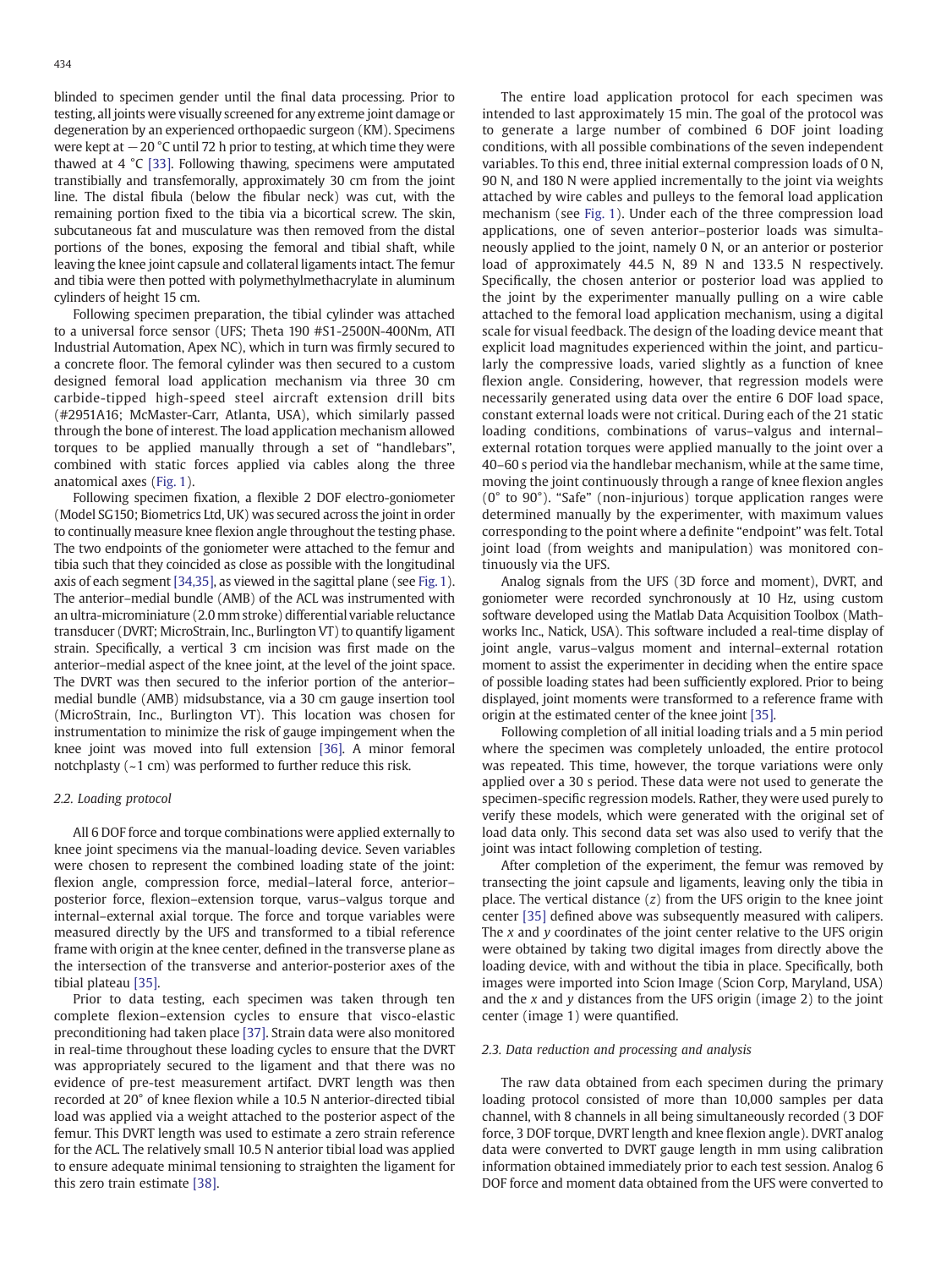a three dimensional force and moment vector acting at the knee joint center via standard coordinate transformations [39].

Following initial processing, the data from the primary loading protocol were submitted to a regression analysis to describe DVRT gauge length as a function of the seven loading variables defined above. A second-order polynomial regression model was used:

$$
y = a_0 + \sum_{i=1}^{7} b_i x_i + \sum_{i=1}^{7} \sum_{j=1}^{i} c_{ij} x_i x_j
$$
 (1)

where y is DVRT gauge length and  $x_i$  is the *i*th independent loading variable. The 36 model coefficients a, b, and c that minimized the difference between left hand side (measured data) and right hand side (predicted data) were obtained using the linear least-squares function in Matlab (Mathworks Inc., Natick, MA). A step-wise approach was used to rank regression terms in Eq. (1) in order of decreasing contributions to the explained variance. The goodness of fit for the regression model was quantified by computing the root-meansquare (RMS) difference between measured and predicted gage lengths for the combined external load state inputs.

Gage length data were converted to a measure of relative ACL strain to enable comparisons across specimens and with previous studies. Specifically, relative strain was calculated using the following equation:

$$
\varepsilon_k = \frac{y_k - y_0}{y_0} \quad (\text{If } \varepsilon_k < 0 \text{ then } \varepsilon_k = 0)
$$
\n<sup>(2)</sup>

where,  $y_k$  and  $\varepsilon_k$  corresponded to the length of the DVRT and the associated ACL strain estimate for the kth data sample respectively, and  $y_0$  was the DVRT length at 10.5 N anterior drawer load, as described above. This procedure resulted in one regression model for each specimen, predicting ACL strain as a function of all knee joint loading parameters. A generalized model was then obtained for both males and females by averaging the coefficients of the five respective specimen-specific models.

#### 2.4. Model verification

A within-specimen verification was initially performed on each specimen-specific regression model. Specifically, load and strain data recorded for each specimen during the secondary loading protocol (approximately 5000 samples) were input into their associated regression model, as defined above. The ensuing predicted strain values were then compared to the measured (secondary loading protocol) strain data and a prediction error was subsequently quantified as an RMS value. These results were also qualitatively examined for evidence of ligament creep, occurring if strains measured empirically during the second part of the experiment were consistently larger than the model-predicted values.

The performance of the gender-specific generalized regression models was evaluated by standard leave-one-out (LOO) cross-validation

#### Table 1

Mean  $(\pm SD)$  peak force and torque magnitudes applied to male and female cadaveric specimens.

| Joint load <sup>a</sup>  | Male             | Female         |
|--------------------------|------------------|----------------|
| Anterior force (N)       | $151.6 + 25.6$   | $153.4 + 31.7$ |
| Posterior force (N)      | $180.4 + 8.5$    | $178.8 + 26.3$ |
| Lateral force (N)        | $31.2 + 9.1$     | $25.5 + 9.2$   |
| Medial force (N)         | $50.6 + 18.3$    | $30.6 + 16.6$  |
| Compressive force (N)    | $410.8 \pm 26.3$ | $397.0 + 38.8$ |
| Varus torque (Nm)        | $40.1 + 5.1$     | $35.0 + 8.3$   |
| Valgus torque (Nm)       | $48.3 + 3.9$     | $47.7 + 3.0$   |
| Int rotation torque (Nm) | $24.4 + 5.2$     | $22.1 + 3.2$   |
| Ext rotation torque (Nm) | $18.0 + 4.0$     | $15.9 + 2.8$   |
|                          |                  |                |

<sup>a</sup> Loads above are defined within the tibial reference frame. That is, anterior force represents a force applied anteriorly to the tibia.



Fig. 2. Example correlation between measured and model-predicted ACL strain for a single (female) specimen. Male and female specimen-specific models were able to predict measured strain to within  $0.51\% \pm 0.01\%$  and  $0.52\% \pm 0.06\%$  of measured data, and within  $0.61\% \pm 0.11\%$  and  $0.57\% \pm 0.05\%$  of validation data respectively.

methods [40]. This treatment involves using a single observation or sample from the original data as the validation data, with the remaining observations being utilized as the training data. This process is then repeated such that each observation within the sample is treated once as the validation data [40]. Specifically for the current case, five generalized regression models were generated for each gender, obtained by averaging four of the five optimized specimen-specific models. In each instance, the load data measured for the fifth specimen, not used to formulate the generalized model, was then submitted to the generalized equation, and a mean RMS error between predicted and measured strain was calculated. A global gender-based mean RMS error was finally determined for all stain predictions, by averaging the mean RMS error terms calculated for these five generalized models.

#### 2.5. Model predictions of ACL strain

Following verification, two generalized gender-specific regression models were defined by averaging the optimized model coefficients of all five (male or female) specimen-specific models. Two explicit 6 DOF knee joint loading combinations were subsequently submitted to these global male and female predictive models. First, a load combination consistent with standard clinical examination was utilized, where a combined valgus (10 Nm) and internal rotation (10 Nm) torque [29] was applied to the femur relative to the tibia at static knee flexion angles of 0°, 15°, 30°, 60° and 90°. Second, a load combination synonymous with a potentially high-risk dynamic sidestep cutting maneuver was adopted [13,31,32,41]. Specifically in this instance, valgus (45 Nm) and internal rotation (20 Nm) moments were applied in combination at a fixed knee flexion angle (40 deg), for a constant compressive load (300 N) and three discrete anterior tibial shear load magnitudes (50 N 100 N and 150 N). For each of the two pre-defined loading scenarios, model-predicted ACL strain data were obtained and submitted to one-way ANOVA's to test for the main effect of gender across the five flexion angles (clinical) and three anterior tibial shear loads (sidestep) respectively. An alpha level of 0.05 was adopted to denote statistical significance in each instance.

#### 3. Results

Original loading protocols lasted  $15.23 \pm 0.31$  min and  $15.35 \pm 0.24$  min for male and female knee joint specimens respectively. Additionally, validation loading protocols lasted  $10.11+0.14$  min and  $10.08+0.21$  min for respective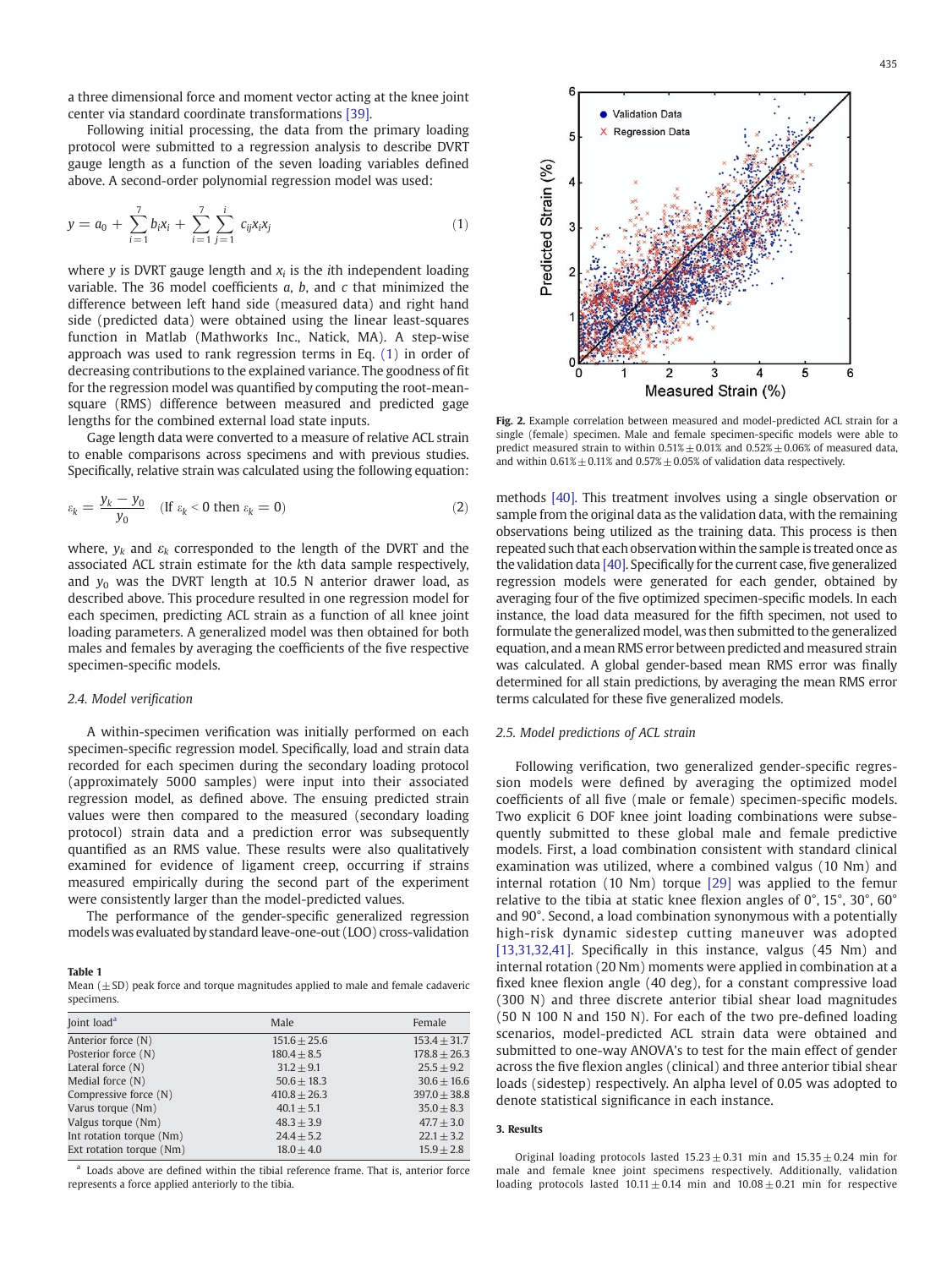

Fig. 3. Example correlation between generalized model predicted and measured ACL strain data, not used in the generalized model development. The five male and female generalized regression models produced mean validation errors of  $0.90\% \pm 0.11\%$  and  $0.88\% \pm 0.15\%$  and were able to explain  $51.5\% \pm 8.8\%$  and  $60.7\% \pm 7.1\%$  of the variance in measured ACL strain respectively.

male and female specimens. The mean maximum force and torque magnitudes applied to the five male and five female knee joint specimens during the complete series of loading protocols are presented in Table 1. Mean maximum strain recorded during the combined loading experiments was  $5.1 \pm 0.6$ % and  $5.6 \pm 0.5$ % for male and female specimens respectively. The five male and five female specimenspecific regression models were able to predict ACL strain within an average of  $0.51\% \pm 0.01\%$  and  $0.52\% \pm 0.06\%$  of the measured data and explain an average of  $77.6\% \pm 6.0\%$  and  $82.7\% \pm 3.8\%$  of the associated variance respectively (Fig. 2). Furthermore, submitting load data obtained from the secondary (verification) loading protocol to these models resulted in a mean RMS prediction errors of  $0.61\% \pm 0.11\%$  and  $0.57\% \pm 0.05\%$  for male and female specimens respectively.

Cross-verification errors remained below 1% strain for both the male and female specimens. Specifically, when ACL strain was predicted by averaging the regression models of four male specimens, measured strain in the 5th male specimen was predicted with an RMS error of  $0.90\% \pm 0.11\%$ , explaining  $51.5\% \pm 8.8\%$ of the associated variance. When ACL was predicted based on the average of four female specimen-specific models, measured strain in the 5th female specimen was predicted with an RMS error of  $0.88\% \pm 0.15\%$ , explaining  $60.7\% \pm 7.1\%$  of the variance (Fig. 3). Generalized gender-specific regression models, being the average of all five (male or female) specimen-specific models, were subsequently generated (Table 2).

Mean male and female model predictions of ACL strain in response to application of combined 10 Nm valgus and 10 Nm internal rotation torques were consistent with previously published experimental data over a similar range of knee flexion positions (Fig. 4) [29]. Furthermore, predicted female ACL strains were statistically significantly  $(p<0.05)$  larger than male strain values for this load combination at each knee flexion position, except for 90°. For the second, sports-relevant joint load case, predicted female ACL strains were again statistically significantly  $(p<0.01)$  larger than concomitant male strain predictions for each of the three anterior tibial shear load values (Fig. 5).

#### 4. Discussion

In this paper, we have developed a generalized mathematical model that successfully predicts ACL strain from seven variables which describe the loading state of tibiofemoral joint without the associated loads produced by muscle contraction. This also appears to be the first time that gender-specific descriptions of ACL strain for combined 6 DOF external knee joint load states have been presented, and further, that a gender-dimorphic ACL strain response has been identified. We consider this last finding to be extremely important, as it will directly impact the way in which the gender-based disparity in sports related non-contact ACL injuries is investigated in the future. Methods currently exist that enable 6 DOF knee joint loading associated with dynamic sports postures to be estimated in vivo [32,42,43]. These resultant inter-segmental loads at the knee joint can be further processed into estimates of muscle forces [44–46]. Additionally, estimates of the total in vivo intrinsic loads placed upon the knee joint are possible by combining muscle and resultant knee load data [44]. The regression models presented in Table 2 provide the final step in the analysis, enabling resultant ACL loads to be estimated from these intrinsic load states. With this additional step, therefore, gender-specific estimates of ligament loading, and inferences regarding injury risk, can now be made for any high-risk sports landing posture. This in turn is critical to the ultimate elucidation of ACL injury mechanisms, and immediately improves the ability to screen at-risk populations and subsequently formulate successful prevention strategies aimed at reducing ACL loading. A general model for estimation of ACL strain from knee joint loading variables is also an important step in the interpretation of computer simulation experiments, a step which was until now not possible [43,47,48].

A unique aspect of this study was that we attempted to explore the entire six-dimensional space of tibiofemoral joint loading conditions, over a 15-minute protocol. Consequently, the loading states applied to knee joint specimens in this study were both of a greater magnitude and greater complexity than those typically adopted previously [26,27,29]. We of course remained well below

Table 2

Generalized regression model coefficients used in conjunction with a second-order polynomial regression model (Eq. (1)) to predict ACL strain (in %) for combined 3D knee load states, based on averaging the five male and five female subject-specific regression models.

| Model term     | Mean coefficient male $(N=5)$ | Mean coefficient female $(N=5)$ |
|----------------|-------------------------------|---------------------------------|
| $\overline{A}$ | $1.15E + 00$                  | $1.25E + 00$                    |
| B              | $1.38E - 02$                  | $1.98E - 02$                    |
| $B * B$        | $2.92E - 05$                  | $3.41E - 05$                    |
| C              | $1.37E - 02$                  | $-2.19E - 03$                   |
| $C^*B$         | $-1.39E - 04$                 | $-7.84E - 06$                   |
| $C^*C$         | $4.71E - 04$                  | $3.82E - 05$                    |
| D              | $-2.98E - 03$                 | $-5.62E - 04$                   |
| $D * B$        | $1.07E - 05$                  | $8.51E - 06$                    |
| $D * C$        | $-1.31E - 04$                 | $1.82E - 05$                    |
| $D^*D$         | $8.25E - 06$                  | $-2.54E - 06$                   |
| E              | $-1.04E - 02$                 | $9.81E - 03$                    |
| $E^*B$         | $1.30E - 05$                  | $9.11E - 05$                    |
| $E^*C$         | $-1.73E - 04$                 | $-1.67E - 04$                   |
| $E^*D$         | $-7.62E - 05$                 | $-9.08E - 05$                   |
| $E^*E$         | $4.06E - 04$                  | $5.80E - 04$                    |
| F              | $9.91E - 02$                  | $2.87E - 01$                    |
| $F * B$        | $2.41E - 06$                  | $-1.49E - 06$                   |
| $F^*C$         | $3.70E - 03$                  | $1.49E - 03$                    |
| $F^*D$         | $-1.94E - 04$                 | $2.38E - 04$                    |
| $F^*E$         | $4.78E - 04$                  | $-3.59E - 03$                   |
| $F^*F$         | $-6.91E - 04$                 | $3.21E - 03$                    |
| G              | $-7.52E - 03$                 | $-1.18E - 02$                   |
| $G * B$        | $-1.25E - 04$                 | $-2.02E - 04$                   |
| $G \ast C$     | $-1.44E - 04$                 | $-4.76E - 05$                   |
| $G^*D$         | $1.21E - 05$                  | $2.39E - 05$                    |
| $G*E$          | $3.52E - 04$                  | $7.24E - 06$                    |
| $G*F$          | $-1.11E - 03$                 | $-3.43E - 03$                   |
| $G * G$        | $-2.88E - 05$                 | $-6.60E - 05$                   |
| H              | $4.76E - 02$                  | $5.39E - 02$                    |
| $H^*B$         | $1.78E - 04$                  | $3.61E - 04$                    |
| $H^*C$         | $1.67E - 03$                  | $-1.25E - 04$                   |
| $H^*D$         | $-2.23E - 04$                 | $7.03E - 05$                    |
| $H^*E$         | $-6.10E - 04$                 | $-3.81E - 03$                   |
| $H^*F$         | $1.95E - 03$                  | $1.80E - 02$                    |
| $H * G$        | $3.70E - 04$                  | $-2.83E - 05$                   |
| $H^*H$         | $2.58E - 03$                  | $5.88E - 03$                    |

 $A =$  constant.

 $B =$  anterior–posterior force  $(N)$ .

 $C =$  medial-lateral force (N).

 $D =$  compression–distraction force (N).

 $E =$  varus–valgus moment (N m).

 $F =$  internal–external rotation moment (N m).

 $G =$  flexion–extension angle (degrees).

 $H =$  flexion–extension moment (N m).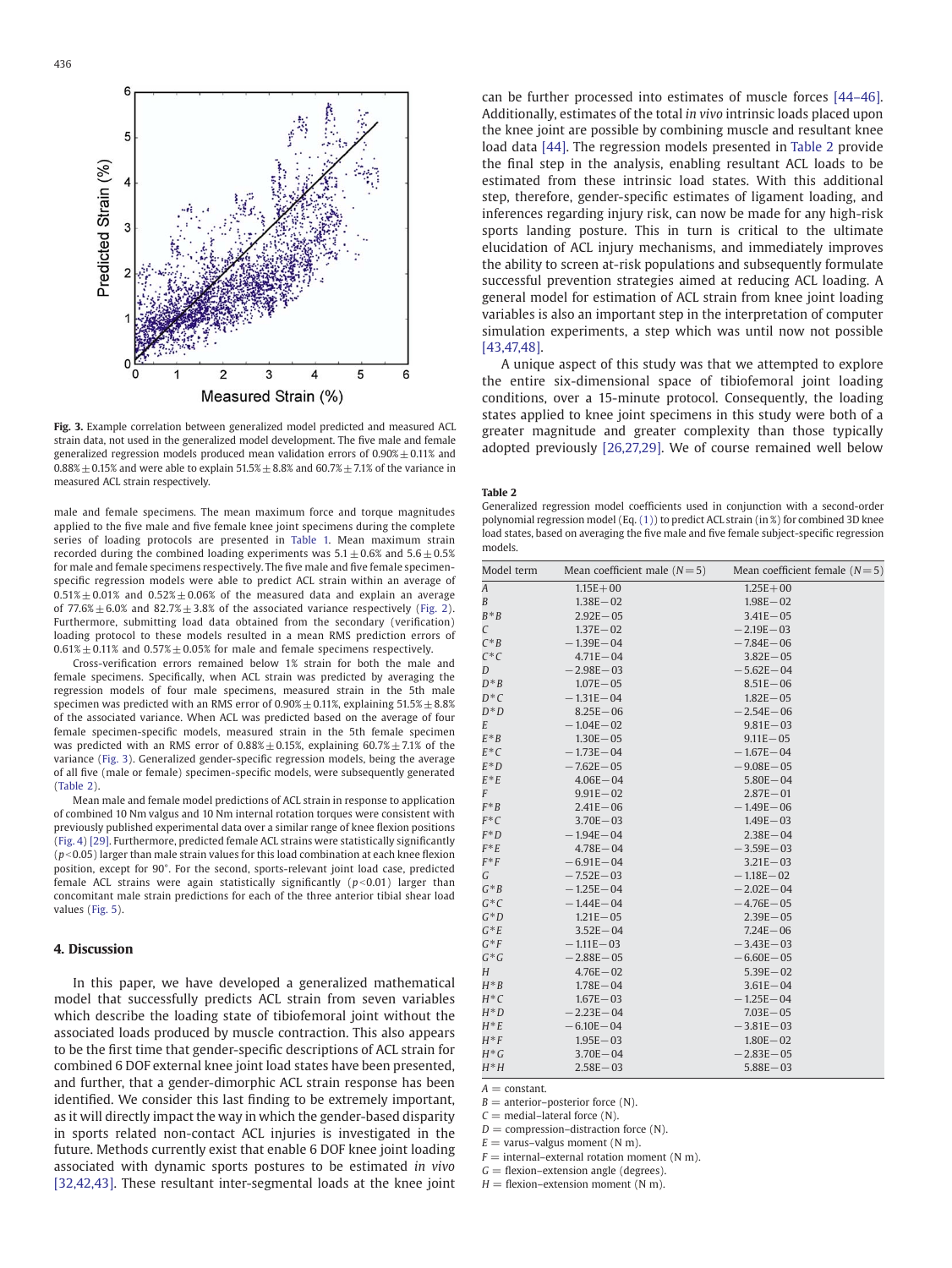

Fig. 4. Comparison of generalized male and female model predictions of ACL strain for a clinically relevant 3D joint load state [29]. Specifically, a combined valgus (10 Nm) and internal rotation (10 Nm) torque was applied to the femur relative to the tibia at static knee flexion angles of 0°, 15°, 30°, 60° and 90° respectively. Similar to the published data, ACL strains under the combined loading condition decreased with increasing knee flexion. Female ACL strain was statistically ( $*$  denotes  $P<0.05$ ) significantly greater than male ACL strains for all knee flexion angles except 90°.

joint loads typical of ligament injury [49–51], since the experiment necessarily required an intact joint throughout. The manual application of internal–external and varus–valgus torques provided substantial assistance in maintaining joint integrity, as definite load endpoints could be "felt" in each case. By and large, we were also able to apply load scenarios consistent with those typical of sports maneuvers in which ACL injuries are common, such as sidestepping [14,31,32]. Knee joint compressive loads, however, did not reflect a true dynamic load state, being well below the equivalent of a weight bearing joint with quadriceps contraction. This limitation was due in part to the age range of the specimen donors, with substantial joint damage at higher compressive loads being a major concern. Compressive load states representative of sports movements could indeed be studied via the same methods, however, if younger specimens were used. Regardless, with compressive loads, as dictated by landing height, known to directly impact the resultant lower limb biomechanical profile, [52] current outcomes should necessarily be considered with this limitation in mind. We also note that these experiments were performed as slow, quasi-static, loading rates. Both the ACL tissue and the knee joint as a whole may introduce speed-dependent effects which were not investigated. With experimenters being blinded to specimen gender, however, it was unlikely that loading rates adversely impacted study outcomes.

The efficacy of the current models suggests similar predictive success would be likely with larger 6 DOF load inputs. It is important to note, however, that results of the present study should not be extrapolated beyond the maximum loading conditions from which models were generated and verified. It would be ideal to include load states that induce ligament injury within the formulation of the regression models. This of course cannot be studied in cadaveric models, as irreversible tissue damage necessarily ends the experiment. There is thus a substantial need for validated computational models that can effectively overcome this problem [53]. Again, however, validation of these models under injurious conditions remains problematic. At best, validation against a single ACL injury within a cadaveric model may be possible.

Stepwise regression revealed that the most prominent model parameters were flexion angle, anterior force, and valgus and internal rotation torques. The three knee load parameters mentioned here are known in isolation to induce significant ACL strain [28,54,55], and are viewed in combination as one of the most hazardous joint loading scenarios in terms of non-contact ACL injury risk [1,28]. The relationship between ACL load/strain, external loads and flexion angle is also well documented, with ligament loading being most prominent between 0° and 20° knee flexion [36,38,56]. ACL strain predictions in the current study were similarly largest within this knee flexion range, further supporting model utility.

Specimen-specific regression models were able to predict ACL strain within 1% of measured values. Model-predicted ACL strains were also consistent with those reported previously for a prescribed 6 DOF joint load state reflective of a standard clinical exam [29]. Of course comparisons to an isolated relatively low loading case do not automatically infer global model efficacies. Model strain predictions were equally reliable, however, over a wide variety of explicit load prescriptions, with excellent accuracies similarly demonstrated when external load inputs not utilized within model generation were submitted (see Fig. 4). There is limited empirical data describing ACL strain for larger knee joint load magnitudes, such as those elicited during sports maneuvers linked to ACL injury. Cerulli et al. [57], observed peak in vivo ACL strain magnitudes during rapid deceleration tasks that were consistent with current model-predicted sportsrelevant peak strains, with both being well below ultimate ligament failure strains [38,54]. Unfortunately, they did not record synchronous knee joint load data, making direct comparisons with our results impossible. Based on the joint kinetic profiles quantified previously for similar movements, however [41,58], concomitant dynamic joint states similarly appear feasible.

Model verifications revealed about 0.5% unexplained variation in strain within specimens (Fig. 3). The source of this variation is not immediately clear. If the passive knee joint is a perfectly elastic mechanism, ACL strain should only depend on the load applied to the joint. A second-order multivariate polynomial, however, may not be sufficient to successfully represent this relationship. A biomechanical [59], rather than the current statistical model, may fit better. It should be noted, however, that if the knee joint is not perfectly elastic, but undergoes creep, hysteresis, or other time-dependent phenomena, neither a statistical nor mathematical model will correctly predict ACL strain from forces and moments applied to the knee. Regardless, considering the relatively low amount of unexplained strain variation currently observed, our generalized models appear to be a reliable and potentially useful research tool.

Our results demonstrated that at both clinical exam and sportsrelevant load magnitudes, the female ACL undergoes greater strain than the male ACL for precisely the same 6 DOF knee joint loads. We chose not to include medial–lateral joint loads within either of the simulated loading conditions. Load scenarios consistent with standard clinical examinations do not include medial–lateral joint loading [29], justifying their exclusion. For the sports-relevant loading condition, while medial– lateral knee loading is likely during the landing phase, empirical data outlining specific load profiles do not currently exist. Including these



Fig. 5. Comparison of generalized male and female model predictions of ACL strain for a sports-relevant 3D joint load state [14,31,32]. Specifically, valgus (45 Nm) and internal rotation (20 Nm) moments were applied in combination at a fixed knee flexion angle (40°), for a constant compressive load (300 N) and three discrete anterior tibial shear load magnitudes (50 N 100 N and 150 N). Predicted female peak ACL strain magnitudes were statistically ( $*$  denotes  $P<0.05$ ) significantly greater than predicted male values for the combined external load state under each ofthe three anterior tibial shear force conditions.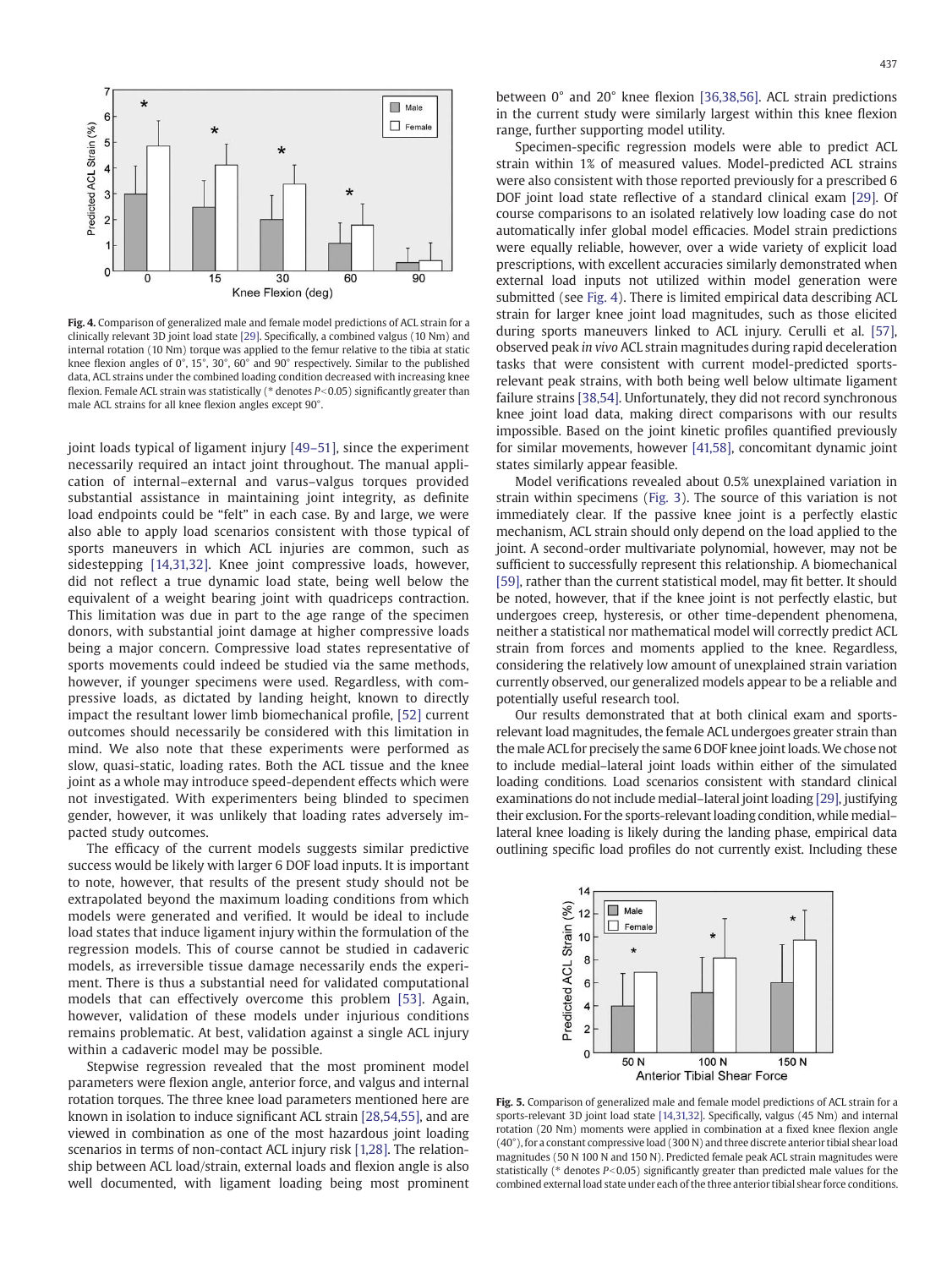variables would have indeed influenced the modeled strain response [49]. There is no immediate reason to assume, however, that this altered response would differ across gender. With excessive strain directly related to tissue failure [60], current outcomes suggest the female ACL is thus likely to rupture in response to smaller inter-segmental knee joint load applications compared to the male ACL. Further, if the underlying mechanism of non-contact ACL injury is indeed influenced by gender as current results suggest, then it is reasonable to assume that a genderdimorphic prevention strategy is also required. It may be for example, that females need to land such that they reduce inter-segmental knee loading, and in particular anterior tibial shear force and valgus and internal rotation moments to a greater extent than that required by males. Further, considering that muscles across the knee joint act to oppose extreme knee load states [44,61], and potentially hazardous muscle activation strategies are possible for females, [62] trained gender-specific neuromuscular control strategies may be necessary, with the successful female strategy being one which successfully counters out of plane knee loading. Hence, teaching females to adopt a male landing strategy, in which knee valgus and internal rotation loads are comparatively smaller [12,32], indeed appears critical in reducing female ACL injury rates. Additionally, current outcomes suggest that trained neuromuscular modifications aimed at reducing female knee loading even further may be necessary.

It is not currently clear whether comparatively larger female ACL strains stem from underlying gender-dimorphic joint and/or ligament characteristics. Gender differences in ligament ultrastructure [63], for example, may result in the female ACL undergoing larger strains that the male ACL for the same external force application [64]. Females also possess ACL's of smaller length, cross sectional area and volume [65], culminating in gender-specific ligament mechanical properties that are likely prominent during 3D knee joint loading [63,64]. Gender-based differences in knee joint geometry may similarly explain why the ACL in a female knee experiences larger forces than that within a male knee. Females for instance, have a less round and narrower intercondylar notch than males [24], which may increase the risk of ACL impingement in response to 6 DOF knee joint load applications [66]. Knee joint articular surfaces are also reported to be 20–35% smaller in females [67], possibly promoting a smaller lever arm between the tensile load on the ACL and compressive load on the lateral condyle during valgus loading compared to males [48]. The knee extensor moment arm is similarly reported to be smaller in females compared to males, resulting in comparatively higher knee joint forces for the same joint moment [68]. We did not explicitly measure ligament and/or joint structural characteristics within the current study and hence are unable to provide substantial insights here. Regardless, further research into the underlying causes of gender-dimorphic knee joint and ACL mechanical behaviors appears well warranted. Such research would further assist in developing neuromuscular prevention strategies that promote safe joint loading postures within the context of individual, rather than overly simplistic homologous joint vulnerabilities.

There are several methodological limitations that should be considered when evaluating the reliability of the model outputs. When applying the generalized regression model to a separate specimen, for example (see Fig. 5), a systematic overestimation or underestimation of approximately 1% strain was typically seen. This most likely stems from natural variation between the specimens used to develop the models, such as in geometry, alignment or tissue properties. There is no immediate reason to suggest that current specimens do not reflect joint variations evident within the extended population. Hence, this 1% error must be considered when applying the generalized regression model (Table 2) to predict in vivo ACL strains for other load scenarios and populations. We thus additionally suggest that absolute strain magnitudes cannot be predicted with this model. It can, however, successfully estimate within-subject changes in ACL strain, such as after neuromuscular training, which essentially modifies knee joint loading [7,15]. The 1% difference in strain observed between specimens of the same gender is similar to the difference

between genders, which strongly suggests that some individuals are more vulnerable to ACL injury than others within the same gender. Hence, risk assessments that consider individual and not simply gender-based joint vulnerabilities, may improve ACL injury screening and prevention for both males and females. Non-invasive methods capable of successfully identifying all at-risk individuals, such as imaging or laxity evaluations, for example, should thus necessarily be explored.

Strain data were obtained, and hence strain predictions were based, on localized AMB measures only. It has been suggested previously that the strain behavior of the AMB provides a reasonable representation of the response of the entire ligament [36,38]. This is confirmed by the agreement between AMB strain and previously measured total ligament load under the same external load application [55]. Others have argued however, that the AMB and PLB may play reciprocative but equally important functional roles throughout knee motion [25,69]. It is possible therefore, that combined knee loading states typical of high-risk sports postures may cause non-uniform ACL bundle loads/strains, which may be extremely pertinent to initiation of ACL injury. Continued efforts to accurately quantify loading in both bundles within an intact knee joint are thus necessary and will be explored in future investigations.

A notchplasty was performed on all specimens to minimize the risk of gauge impingement on the intercondylar notch when the knee was moved into full extension. While the notchplasty was relatively small in size (1 cm), it did create the possibility of slightly altered strain measures when the knee joints were at or near full extension [28,66]. Nevertheless, we felt that inclusion of strain data obtained within this flexion range remained warranted. With the knee flexion postures associated with dynamic sports landings typically being outside of this range [1,11], however, the potential for erroneous ACL strain predictions for such tasks will likely remain small.

#### 5. Conclusions

Based on the above research outcomes, the following conclusions can be drawn:

- 1. Mathematical regression models could successfully describe ACL strain in terms of seven specific 6 DOF knee joint loading variables: anterior–posterior, medial–lateral and compression force, varus– valgus, internal–external and flexion–extension rotation torques and knee flexion angle.
- 2. Results were consistent with previous data obtained for 6 DOF knee joint load states typical of standard clinical examinations.
- 3. A generalized model based on aggregate data from all specimens can, within verified limits, be used for prediction of in vivo ACL strain from combined 3D knee joint load states.
- 4. The female ACL undergoes greater strain than the male ACL in response to load applications consistent with clinical exam and dynamic sports landing load states.

#### Conflict of interest statement

None of the above authors demonstrate any financial and/or personal relationships with other people or organizations that could inappropriately influence (bias) the work presented within this manuscript.

#### Acknowledgement

This study was supported in part by the National Institutes of Health (R01AR47039 and P30AR050953).

#### References

[1] Griffin LY, Albohm MJ, Arendt EA, Bahr R, Beynnon BD, Demaio M, et al. Understanding and preventing noncontact anterior cruciate ligament injuries: a review of the Hunt Valley II meeting, January 2005. Am J Sports Med 2006;34:1512–32.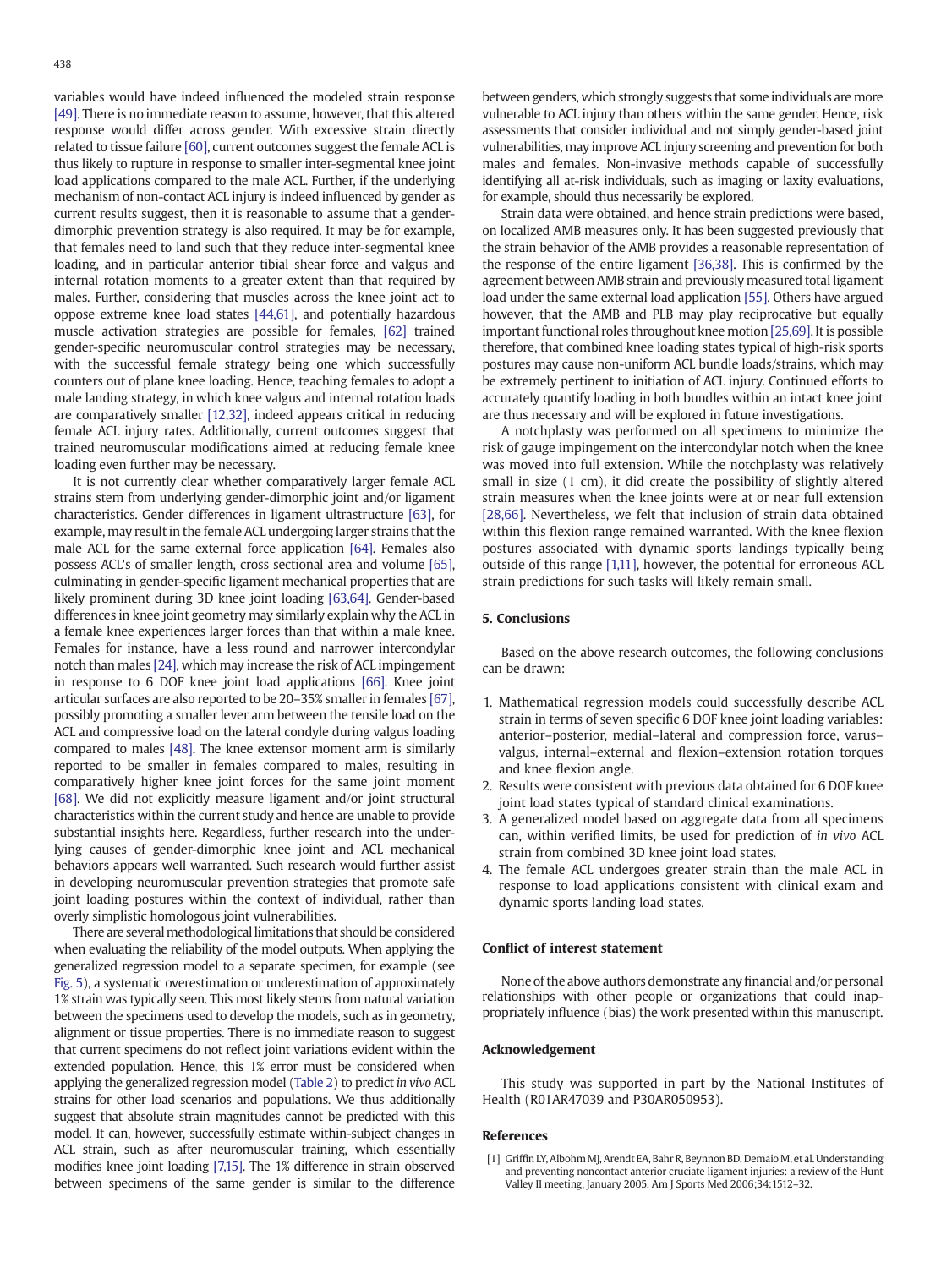- [2] Lohmander LS, Ostenberg A, Englund M, Roos H. High prevalence of knee osteoarthritis, pain, and functional limitations in female soccer players twelve years after anterior cruciate ligament injury. Arthritis Rheum 2004;50:3145–52.
- [3] Arendt E, Dick R. Knee injury patterns among men and women in collegiate basketball and soccer. NCAA data and review of literature. Am J Sports Med 1995;23:694–701.
- [4] Agel J, Arendt EA, Bershadsky B, Anterior cruciate ligament injury in national collegiate athletic association basketball and soccer: a 13-year review. Am J Sports Med 2005;33:524–30.
- [5] Woo SL, Debski RE, Withrow JD, Janaushek MA. Biomechanics of knee ligaments. Am J Sports Med 1999;27:533–43.
- [6] Bahr R, Krosshaug T. Understanding injury mechanisms: a key component of preventing injuries in sport. Br J Sports Med 2005;39:324–9.
- [7] Hewett TE, Ford KR, Myer GD. Anterior cruciate ligament injuries in female athletes: part 2, a meta-analysis of neuromuscular interventions aimed at injury prevention. Am J Sports Med 2006;34:490–8.
- [8] Mandelbaum BR, Silvers HJ, Watanabe DS, Knarr JF, Thomas SD, Griffin LY, et al. Effectiveness of a neuromuscular and proprioceptive training program in preventing anterior cruciate ligament injuries in female athletes: 2-year followup. Am J Sports Med 2005;33:1003–10.
- [9] Chappell JD, Creighton RA, Giuliani C, Yu B, Garrett WE. Kinematics and electromyography of landing preparation in vertical stop-jump: risks for noncontact anterior cruciate ligament injury. Am J Sports Med 2007;35:235–41.
- [10] Yu B, Lin CF, Garrett WE. Lower extremity biomechanics during the landing of a stop-jump task. Clin Biomech (Bristol, Avon) 2006;21:297–305.
- [11] McLean SG, Walker KB, van den Bogert AJ. Effect of gender on lower extremity kinematics during rapid direction changes: an integrated analysis of three sports movements. J Sci Med Sport 2005;8:411–22.
- [12] Kernozek TW, Torry MR, VAN Hoof H, Cowley H, Tanner S. Gender differences in frontal and sagittal plane biomechanics during drop landings. Med Sci Sports Exerc 2005;37:1003–12 discussion 13.
- [13] Nagano Y, Ida H, Akai M, Fukubayashi T. Biomechanical characteristics of the knee joint in female athletes during tasks associated with anterior cruciate ligament injury. Knee 2009;16:153–8.
- [14] McLean SG, Huang X, van den Bogert AJ. Association between lower extremity posture at contact and peak knee valgus moment during sidestepping: implications for ACL injury. Clin Biomech (Bristol, Avon) 2005;20:863–70.
- [15] Hewett TE, Lindenfeld TN, Riccobene JV, Noyes FR. The effect of neuromuscular training on the incidence of knee injury in female athletes. A prospective study. Am J Sports Med 1999;27:699–706.
- [16] Gilchrist J, Mandelbaum BR, Melancon H, Ryan GW, Silvers HJ, Griffin LY, et al. A randomized controlled trial to prevent noncontact anterior cruciate ligament injury in female collegiate soccer players. Am J Sports Med 2008;36:1476–83.
- [17] Myklebust G, Engebretsen L, Braekken IH, Skjolberg A, Olsen OE, Bahr R. Prevention of anterior cruciate ligament injuries in female team handball players: a prospective intervention study over three seasons. Clin J Sport Med 2003;13:71–8.
- [18] Renstrom P, Ljungqvist A, Arendt E, Beynnon B, Fukubayashi T, Garrett W, et al. Non-contact ACL injuries in female athletes: an International Olympic Committee current concepts statement. Br J Sports Med 2008;42:394–412.
- [19] Uhorchak JM, Scoville CR, Williams GN, Arciero RA, St Pierre P, Taylor DC. Risk factors associated with noncontact injury of the anterior cruciate ligament: a prospective four-year evaluation of 859 West Point cadets. Am J Sports Med 2003;31:831–42.
- [20] Loudon JK, Jenkins W, Loudon KL. The relationship between static posture and ACL injury in female athletes. J Orthop Sports Phys Ther 1996;24:91–7.
- [21] Shultz SJ, Kirk SE, Johnson ML, Sander TC, Perrin DH. Relationship between sex hormones and anterior knee laxity across the menstrual cycle. Med Sci Sports Exerc 2004;36:1165–74.
- [22] LaPrade RF, Burnett II QM. Femoral intercondylar notch stenosis and correlation to anterior cruciate ligament injuries. A prospective study. Am J Sports Med 1994;22:198–202 discussion 03.
- [23] Rozzi SL, Lephart SM, Gear WS, Fu FH. Knee joint laxity and neuromuscular characteristics of male and female soccer and basketball players. Am J Sports Med 1999;27:312–9.
- [24] Tillman MD, Smith KR, Bauer JA, Cauraugh JH, Falsetti AB, Pattishall JL. Differences in three intercondylar notch geometry indices between males and females: a cadaver study. Knee 2002;9:41–6.
- [25] Sakane M, Fox RJ, Woo SL, Livesay GA, Li G, Fu FH. In situ forces in the anterior cruciate ligament and its bundles in response to anterior tibial loads. J Orthop Res 1997;15:285–93.
- [26] Fukuda Y, Woo SL, Loh JC, Tsuda E, Tang P, McMahon PJ, et al. A quantitative analysis of valgus torque on the ACL: a human cadaveric study. J Orthop Res 2003;21:1107–12.
- [27] Gabriel MT, Wong EK, Woo SL, Yagi M, Debski RE. Distribution of in situ forces in the anterior cruciate ligament in response to rotatory loads. J Orthop Res 2004;22: 85–9.
- [28] Markolf KL, Burchfield DM, Shapiro MM, Shepard MF, Finerman GA, Slauterbeck JL. Combined knee loading states that generate high anterior cruciate ligament forces. J Orthop Res 1995;13:930–5.
- [29] Kanamori A, Woo SL, Ma CB, Zeminski J, Rudy TW, Li G, et al. The forces in the anterior cruciate ligament and knee kinematics during a simulated pivot shift test: a human cadaveric study using robotic technology. Arthroscopy 2000;16:633–9.
- [30] Woo SL, Kanamori A, Zeminski J, Yagi M, Papageorgiou C, Fu FH. The effectiveness of reconstruction of the anterior cruciate ligament with hamstrings and patellar tendon. A cadaveric study comparing anterior tibial and rotational loads. J Bone Jt Surg Am 2002;84-A:907–14.
- [31] Besier TF, Lloyd DG, Cochrane JL, Ackland TR, External loading of the knee joint during running and cutting maneuvers. Med Sci Sports Exerc 2001;33:1168–75.
- [32] McLean SG, Felin RE, Suedekum N, Calabrese G, Passerallo A, Joy S. Impact of fatigue on gender-based high-risk landing strategies. Med Sci Sports Exerc 2007;39:502–14.
- [33] Woo SL, Orlando CA, Camp JF, Akeson WH. Effects of postmortem storage by freezing on ligament tensile behavior. J Biomech 1986;19:399–404.
- [34] Yoshioka Y, Siu D, Cooke TD. The anatomy and functional axes of the femur. J Bone Jt Surg Am 1987;69:873–80.
- [35] Yoshioka Y, Siu DW, Scudamore RA, Cooke TD. Tibial anatomy and functional axes. J Orthop Res 1989;7:132–7.
- [36] Beynnon BD, Fleming BC. Anterior cruciate ligament strain in-vivo: a review of previous work. J Biomech 1998;31:519–25.
- [37] Harfe DT, Chuinard CR, Espinoza LM, Thomas KA, Solomonow M. Elongation patterns of the collateral ligaments of the human knee. Clin Biomech (Bristol,  $A$ von)  $1998:13:163-75$
- [38] Butler DL, Kay MD, Stouffer DC. Comparison of material properties in fasciclebone units from human patellar tendon and knee ligaments. I Biomech 1988;19:425–32.
- [39] Grood ES, Suntay WJ. A joint coordinate system for the clinical description of threedimensional motions: application to the knee. J Biomech Eng 1983;105:136–44.
- [40] Hastie R. Problems for judgment and decision making. Annu Rev Psychol 2001;52:653–83.
- [41] Chappell JD, Herman DC, Knight BS, Kirkendall DT, Garrett WE, Yu B. Effect of fatigue on knee kinetics and kinematics in stop-jump tasks. Am J Sports Med 2005;33:1022–9.
- [42] Simonsen EB, Magnusson SP, Bencke J, Naesborg H, Havkrog M, Ebstrup JF, et al. Can the hamstring muscles protect the anterior cruciate ligament during a sidecutting maneuver? Scand J Med Sci Sports 2000;10:78–84.
- [43] McLean SG, Su A, van den Bogert AJ. Development and validation of a 3-D model to predict knee joint loading during dynamic movement. J Biomech Eng 2003;125: 864–74.
- [44] Lloyd DG, Besier TF. An EMG-driven musculoskeletal model to estimate muscle forces and knee joint moments in vivo. J Biomech 2003;36:765–76.
- [45] Delp SL, Loan JP, Hoy MG, Zajac FE, Topp EL, Rosen JM. An interactive graphicsbased model of the lower extremity to study orthopaedic surgical procedures. IEEE Trans Biomed Eng 1990;37:757–67.
- [46] Pflum MA, Shelburne KB, Torry MR, Decker MJ, Pandy MG. Model prediction of anterior cruciate ligament force during drop-landings. Med Sci Sports Exerc 2004;36:1949–58.
- [47] McLean SG, Huang X, Su A, Van Den Bogert AJ. Sagittal plane biomechanics cannot injure the ACL during sidestep cutting. Clin Biomech (Bristol, Avon) 2004;19: 828–38.
- [48] McLean SG, Huang X, van den Bogert AJ. Investigating isolated neuromuscular control contributions to non-contact anterior cruciate ligament injury risk via computer simulation methods. Clin Biomech (Bristol, Avon) 2008;23:926–36.
- [49] Piziali RL, Seering WP, Nagel DA, Schurman DJ. The function of the primary ligaments of the knee in anterior–posterior and medial–lateral motions. J Biomech 1980;13:777–84.
- [50] Seering WP, Piziali RL, Nagel DA, Schurman DJ. The function of the primary ligaments of the knee in varus–valgus and axial rotation. J Biomech 1980;13:785–94.
- [51] Woo SL, Hollis JM, Adams DJ, Lyon RM, Takai S. Tensile properties of the human femur–anterior cruciate ligament–tibia complex. The effects of specimen age and orientation. Am J Sports Med 1991;19:217–25.
- [52] Yeow CH, Lee PV, Goh JC. Regression relationships of landing height with ground reaction forces, knee flexion angles, angular velocities and joint powers during double-leg landing. Knee 2009;16:381–6.
- [53] Shelburne KB, Pandy MG, Torry MR. Comparison of shear forces and ligament loading in the healthy and ACL-deficient knee during gait. J Biomech 2004;37: 313–9.
- [54] Berns GS, Hull ML, Patterson HA. Strain in the anteromedial bundle of the anterior cruciate ligament under combination loading. J Orthop Res 1992;10:167–76.
- [55] Kanamori A, Zeminski J, Rudy TW, Li G, Fu FH, Woo SL. The effect of axial tibial torque on the function of the anterior cruciate ligament: a biomechanical study of a simulated pivot shift test. Arthroscopy 2002;18:394–8.
- [56] Arms SW, Pope MH, Johnson RJ, Fischer RA, Arvidsson I, Eriksson E. The biomechanics of anterior cruciate ligament rehabilitation and reconstruction. Am J Sports Med 1984;12:8–18.
- [57] Cerulli G, Benoit DL, Lamontagne M, Caraffa A, Liti A. In vivo anterior cruciate ligament strain behaviour during a rapid deceleration movement: case report. Knee Surg Sports Traumatol Arthrosc 2003;11:307–11.
- [58] Chappell JD, Yu B, Kirkendall DT, Garrett WE. A comparison of knee kinetics between male and female recreational athletes in stop-jump tasks. Am J Sports Med 2002;30:261–7.
- [59] Blankevoort L, Huiskes R. Validation of a three-dimensional model of the knee. J Biomech 1996;29:955–61.
- [60] Haraldsson BT, Aagaard P, Krogsgaard M, Alkjaer T, Kjaer M, Magnusson SP. Regionspecific mechanical properties of the human patella tendon. J Appl Physiol 2005;98:1006–12.
- [61] Besier TF, Lloyd DG, Ackland TR. Muscle activation strategies at the knee during running and cutting maneuvers. Med Sci Sports Exerc 2003;35:119–27.
- [62] Sung PS, Lee DC. Gender differences in onset timing and activation of the muscles of the dominant knee during stair climbing. Knee 2009;16:375–80.
- [63] Hashemi J, Chandrashekar N, Mansouri H, Slauterbeck JR, Hardy DM. The human anterior cruciate ligament: sex differences in ultrastructure and correlation with biomechanical properties. J Orthop Res 2008;26:945–50.